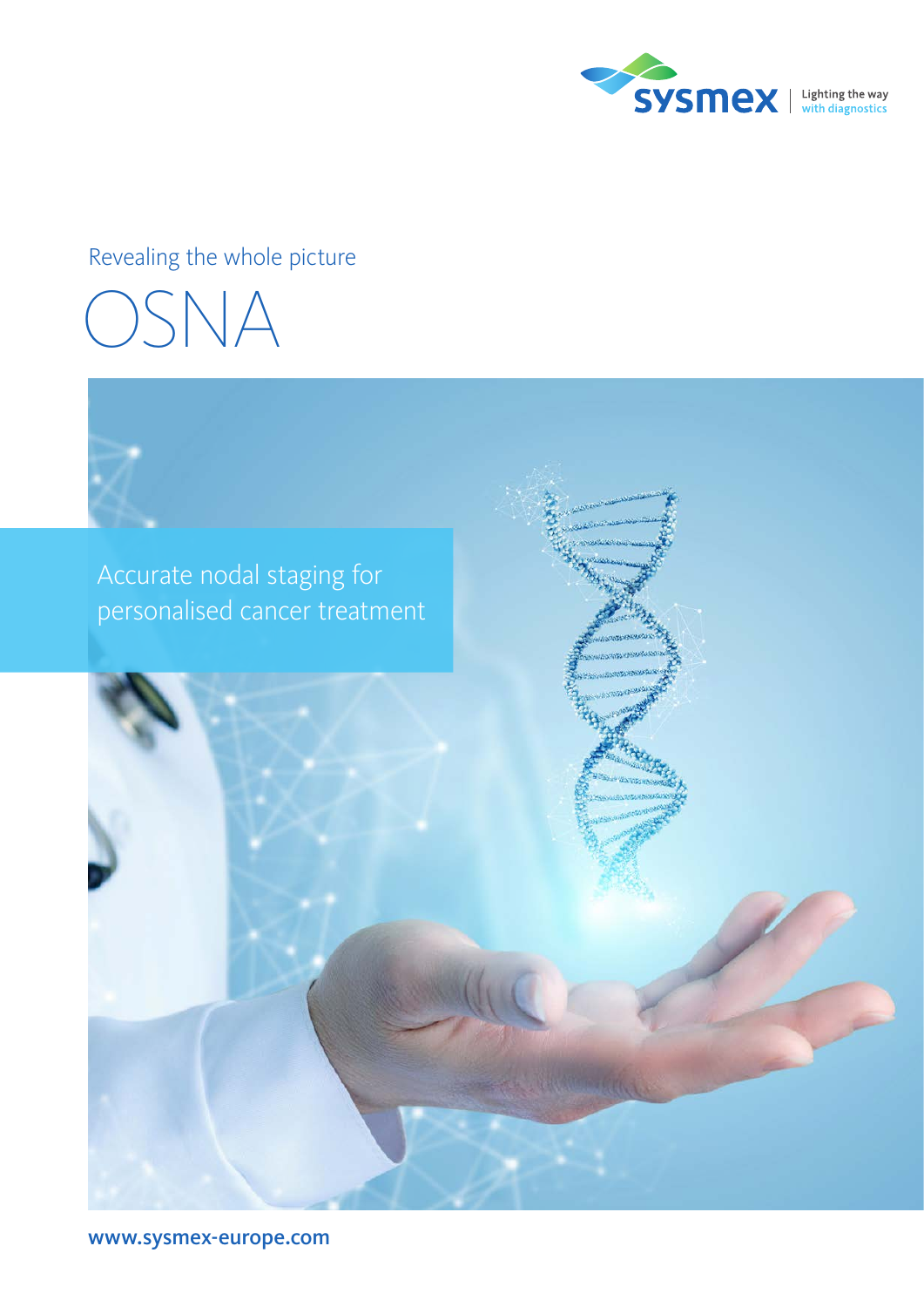# A unique multi-application molecular platform for fast and accurate nodal staging

*Metastatic spread to lymph nodes is one of the most important prognostic factors in most cancers. The nodal status is a significant parameter guiding clinicians' decisions on the most appropriate surgical procedure and subsequent therapy steps.*

Precise assessment of lymph node tissue and determination of the metastatic burden is decisive for providing high diagnostic quality and enabling reliable disease staging. Often, exhaustive nodal analysis is not common practice, not standardised as well as labour intensive for both the laboratory and the reporting pathologist.

With OSNA we aim to change this.

OSNA – or one step nucleic acid amplification – is a unique molecular diagnostic test facilitating standardised, accurate and rapid lymph node examination. The possibility to assess the entire tissue in combination with fast availability of results, offers clinicians a tool that fits perfectly with their clinical needs and the diagnostic requirements in managing patients with different cancer types. OSNA enables accurate nodal staging at any time, independent of whether the result is required intraoperatively or postoperatively.



### Key benefits at a glance

- $\vee$  Whole node analysis
- $\vee$  Quantification of metastatic burden
- $\triangleright$  Standardised protocol
- $\blacktriangleright$  Intraop results within 20 min
- $\overline{\smash{\big)}\phantom{\big|}}$  14 samples in 30 min
- $\vee$  Mix and match of different applications
- One kit for all
- Reduced pathology workload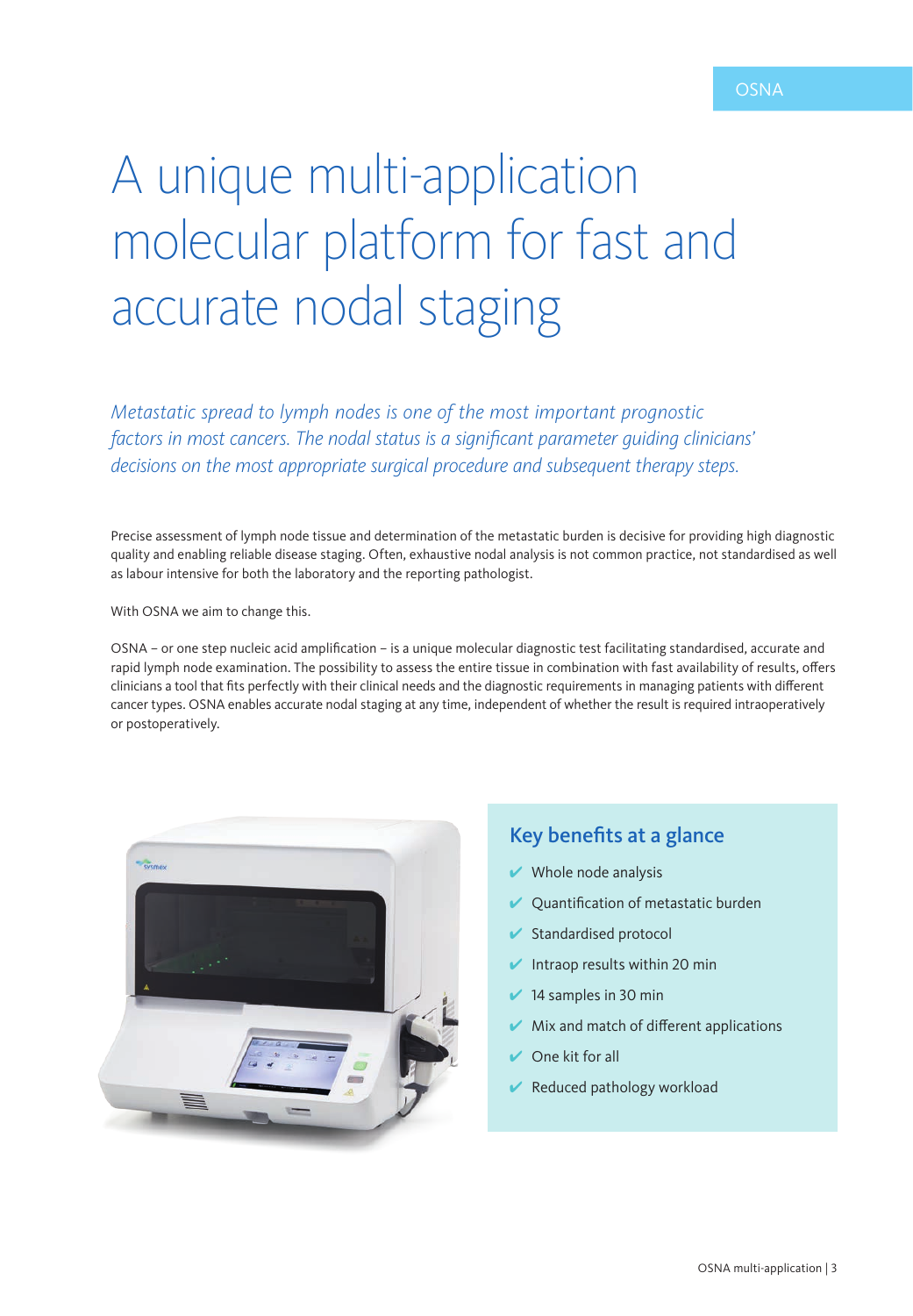OSNA – enhancing the value of nodal staging

• supports de-escalation of axillary surgery Added value for treatment decision-making due to

predictive and prognostic capabilities<sup>1-3</sup>

### OSNA



Breast cancer

performed 3

- Reduces pathology workload and TAT to report
- 
- Accurate nodal staging prevents false negative results supporting prognosis assessment 4

 $SINB + OSNA$  whole node analysis offers a less invasive alternative for nodal staging instead of pelvic lymph node dissection (PLND)

 $\gamma$ 

patients

Accurate sentinel node assessment<br>• risk determination of non-sentinel node involvement<sup>1,2</sup>

Relevant staging information even if no axillary dissection is

**Applicable for patients having received neoadjuvant therapy** Reduced psychological anxiety for both negative and positive

**Included in European and several national guidelines** 

## Gastric cancer

- **Intraoperative information comparable to** ultra-staging not missing low-volume disease
- **Avoid false negative intraoperative results and** potential overtreatment
- Reliable basis for appropriate surgical approach, considering the patient's wish

and associated post-surgical morbidities, improving patient's QoL

- **Avoid unnecessary PLNDs and surgical morbidities** not compromising staging accuracy
- **Information beyond ultra-staging, supporting adequate therapy** choice and avoiding the risk of over- or undertreatment

# Gynaecological cancer

#### **Cervical cancer**

- 
- Fast, fully informed diagnosis during surgery<br>• supporting de-escalation of surgical radicality of pelvic lymph nodes and associated post-surgical morbidities, improving patient's QoL 8
- Reduces pathology workload and TAT to report
- **Accurate nodal staging**
- Prevents false negative results<sup>8</sup>
- supporting selection of patients, with two or more positive LNs, for adjuvant therapy
- reduces patient's anxiety

#### **Endometrial cancer**

### Lung cancer

- **Accurate nodal staging**<sup>5</sup>
- prevents false negative results high negative predictive value (NPV)
- 
- **Fast, fully informed diagnosis during surgery**
- **Supports adequate therapy choice avoiding undertreatment Supports intraop decision-making and surgical de-escalation**

# Colorectal cancer

- **Accurate nodal staging**
- prevents false negative results
- high negative predictive value (NPV)
- **Correlates with prognosis and classical CRC high-risk factors**<sup>6</sup>
- $\blacksquare$  Supports patient's selection for adjuvant therapy and assists patient management 6 , avoiding over- and undertreatment
- Reduces pathology workload and improves cost-effectiveness<sup>7</sup>
- Fast, fully informed diagnosis
- **OSNA CRC included in Spanish recommendations**<sup>6</sup>

### Prostate cancer

*Having two RD-210 systems based at the RSCH allows us to provide the benefits of OSNA to our breast cancer patients within our Surrey and Berkshire Pathology Network in a responsive and flexible manner. It gives us the capacity to analyse from multiple sources at a given time and also to investigate the potential of multiple OSNA applications such as for gynaecological cancers.*

*James Woodland CSci FIBMS,* 

*Lead Biomedical Scientist, Berkshire and Surrey Pathology Services, UK*

■ Fast, fully informed diagnosis during surgery<br>• supports de-escalation of surgical radicality of stomach tissue

*The OSNA lung application is a quantitative and* 

*highly reproducible method that standardises diagnosis, improves nodal staging and increases prognostic accuracy, helping clinical decisionmaking in the context of personalised medicine.*

*Dr Ángel Concha, Head of the Pathology Department at CHUAC, A Coruña, Spain*

#### *In endometrial cancer, OSNA could be considered as an alternative to ultra-staging for the definitive pathology, with a consequent cost reduction. Conversely, in cervical cancer the OSNA analysis could be adopted for intraoperative analysis for a more accurate diagnosis of macro- and low-volume metastasis.*

*Prof. Francesco Fanfani, and Prof. Gian Franco Zannoni, University Hospital Agostino Gemelli IRCCS, Rome, Italy*

*OSNA analysis offers us for the first time the possibility to integrate molecular lymph node diagnostics into clinical routine. The possibility of intraoperative application in combination with minimally invasive sentinel-guided lymphad enectomy opens up new ways for risk-adjusted lymphadenectomy in prostate cancer. Our patients can thus benefit not only from high diagnostic safety but also from a lower morbidity.*

*Dr med. Alexander Winter, Director of the Uro-oncological Centre at University Hospital for Urology, Oldenburg, Germany*

*The high accuracy and quantitative capabilities of OSNA make it a useful tool in intraoperative gastric cancer diagnostics. The possibility of examining the entire nodes provides robust results, avoiding sampling bias.*

*Prof. Dr Wojciech Polkowski, Chairman of the Department of Surgical Oncology at SPSK1, Lublin, Poland* *OSNA allows the identification of colorectal cancer patients with positive lymph nodes not detected by conventional histopathology diagnosis who would benefit from adjuvant therapy. It's an opportunity to save their lives.*

*Dr Miriam Cuatrecasas, Senior Pathologist at Hospital Clinic, Barcelona, Spain*

Jay<br>Jay